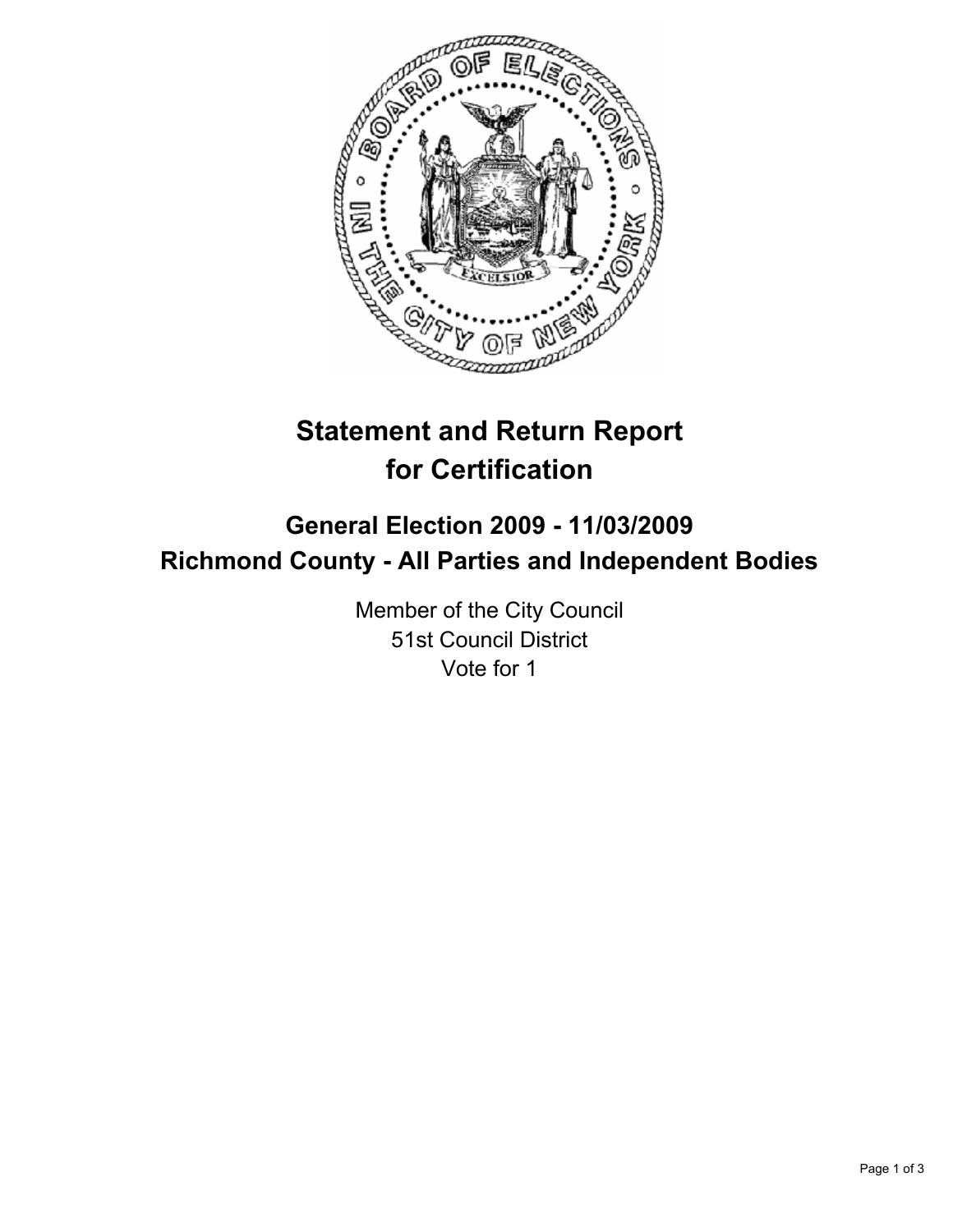

## **Assembly District 60**

| <b>PUBLIC COUNTER</b>             | 3,363 |
|-----------------------------------|-------|
| <b>EMERGENCY</b>                  | 4     |
| ABSENTEE/MILITARY                 | 99    |
| AFFIDAVIT                         | 11    |
| <b>Total Ballots</b>              | 3,477 |
| JANINE MATERNA (DEMOCRATIC)       | 925   |
| VINCENT M IGNIZIO (REPUBLICAN)    | 1.764 |
| VINCENT M IGNIZIO (INDEPENDENCE)  | 165   |
| VINCENT M IGNIZIO (CONSERVATIVE)  | 284   |
| JANINE MATERNA (WORKING FAMILIES) | 118   |
| LOU TABACCO (WRITE-IN)            | 2     |
| <b>Total Votes</b>                | 3,258 |
| Unrecorded                        | 219   |

# **Assembly District 62**

| <b>PUBLIC COUNTER</b>             | 20,556 |
|-----------------------------------|--------|
| <b>EMERGENCY</b>                  | 2      |
| ABSENTEE/MILITARY                 | 564    |
| <b>AFFIDAVIT</b>                  | 112    |
| <b>Total Ballots</b>              | 21,234 |
| JANINE MATERNA (DEMOCRATIC)       | 5,696  |
| VINCENT M IGNIZIO (REPUBLICAN)    | 11,123 |
| VINCENT M IGNIZIO (INDEPENDENCE)  | 963    |
| VINCENT M IGNIZIO (CONSERVATIVE)  | 1,512  |
| JANINE MATERNA (WORKING FAMILIES) | 611    |
| CAROL LOSAVIO (WRITE-IN)          | 1      |
| <b>JULIENNE VERDI (WRITE-IN)</b>  | 2      |
| <b>Total Votes</b>                | 19,908 |
| Unrecorded                        | 1.326  |

## **Assembly District 63**

| <b>PUBLIC COUNTER</b>             | 5,355 |
|-----------------------------------|-------|
| <b>EMERGENCY</b>                  | 7     |
| ABSENTEE/MILITARY                 | 150   |
| AFFIDAVIT                         | 25    |
| <b>Total Ballots</b>              | 5,537 |
| JANINE MATERNA (DEMOCRATIC)       | 2,034 |
| VINCENT M IGNIZIO (REPUBLICAN)    | 2,305 |
| VINCENT M IGNIZIO (INDEPENDENCE)  | 244   |
| VINCENT M IGNIZIO (CONSERVATIVE)  | 297   |
| JANINE MATERNA (WORKING FAMILIES) | 164   |
| CRAIG SCHLANGER (WRITE-IN)        | 1     |
| DAN BONANNO (WRITE-IN)            | 1     |
| <b>Total Votes</b>                | 5,046 |
| Unrecorded                        | 491   |